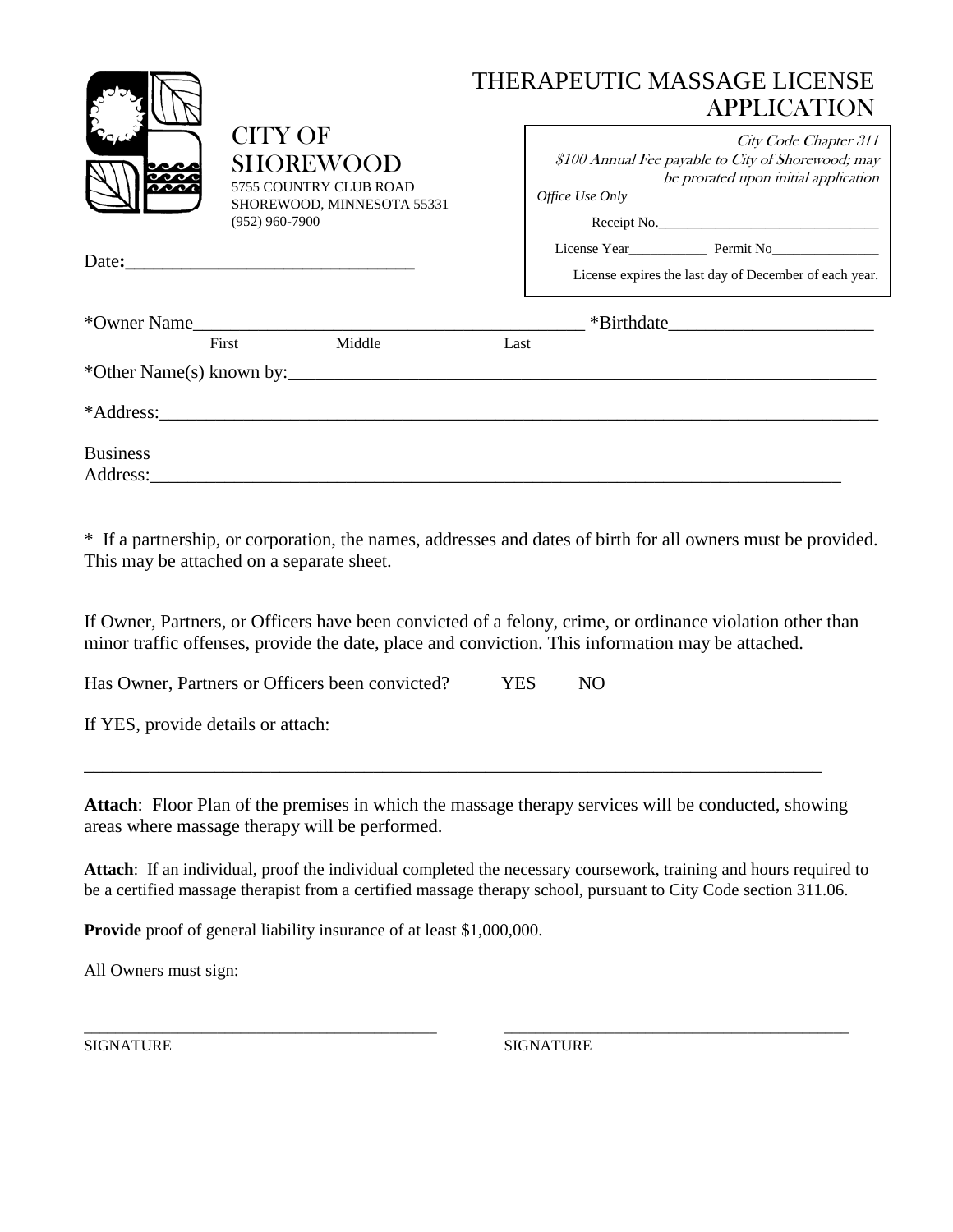## **CITY OF SHOREWOOD**

## NOTIFICATION FOR LICENSE APPLICATION INVOLVING PRIVATE OR CONFIDENTIAL INFORMATION (Includes Tennessen Warning) City of Shorewood, 5755 Country Club Road, Shorewood, MN 55331 Phone: 952-960-7900 / Fax: 952-474-0128 / Email: cityhall@ci.shorewood.mn.us

As part of your application for a license or permit, the City has asked that you provide information about yourself which may be classified as private, confidential, nonpublic, or protected nonpublic under the Minnesota Government Data Practices Act. This means that this data is not ordinarily available to the general public. Accordingly, the City is required to inform you of the following:

- The purpose and intended use of the information requested is to determine if you are eligible for a license or permit from the City of Shorewood.
- You are not legally obligated to supply the requested information.
- The known consequences of supplying the requested information is that the information or further investigation could disclose information which could cause your application to be denied.
- The known consequences of refusing to supply the requested information is that your request for a license or permit cannot be processed.
- A criminal charge, arrest, or conviction will not necessarily bar you from obtaining a license or permit with the City, unless the conviction is related to the matter for which the license or permit is sought, according to Minnesota Statute 364.03. However, failure to reveal the requested criminal information will be considered falsification of the application and may be used as grounds for the denial of the application.
- Other governmental agencies necessary to process your application are authorized by law to receive the information provided.
- The City is required by law to furnish some of this information to the Department of Labor and Industry and the Minnesota Commissioner of Revenue.

The undersigned, by signing this notice, acknowledges that he/she has read and understood the contents of this notice. Return this notice with your application.

Date

Signature